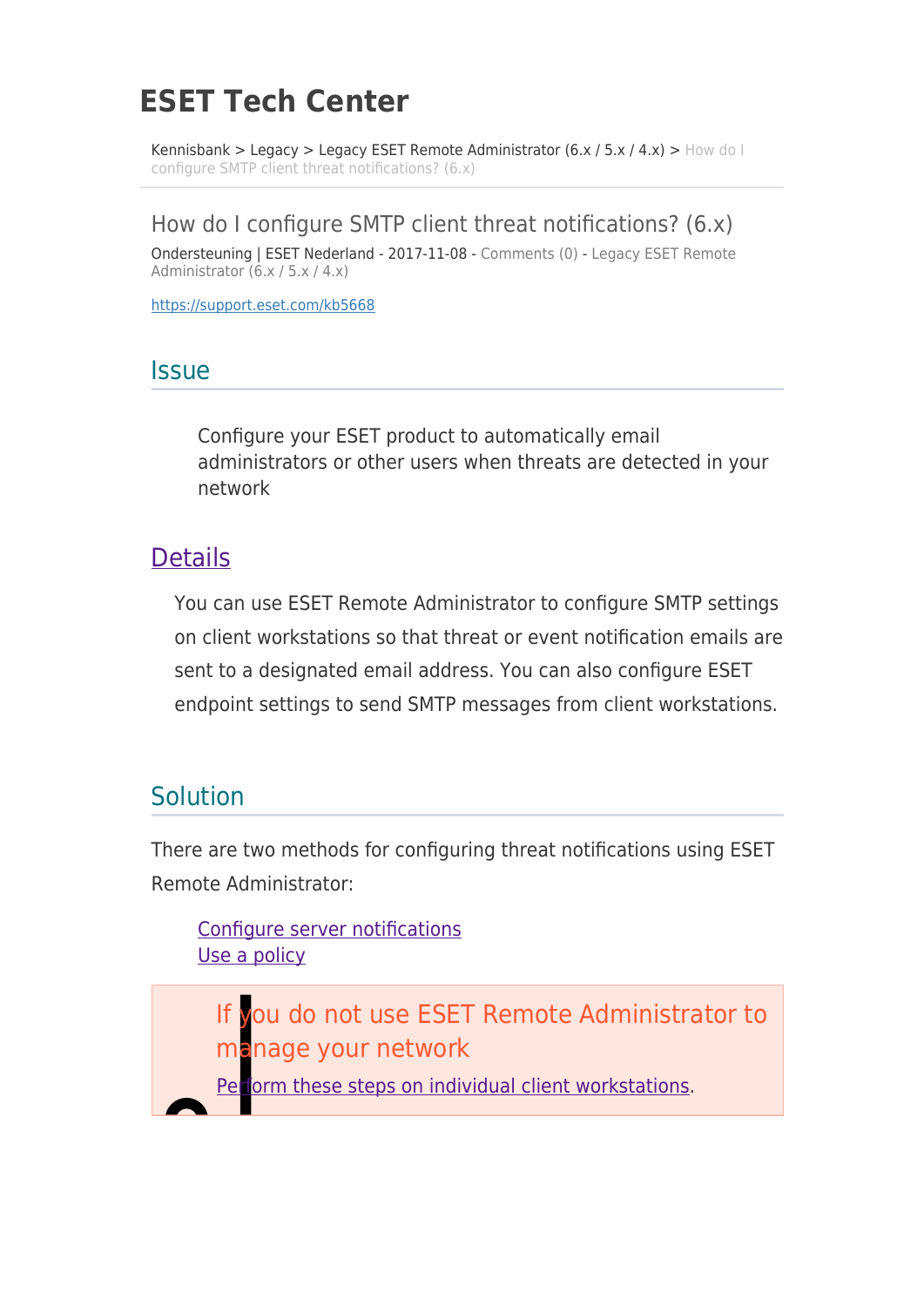## Configure SMTP threat notifications using server notifications

- 1. [Open ESET Remote Administrator Web Console](https://support.eset.com/kb3695/) (ERA Web Console) in your web browser and log in.
- 2. Click **Admin** → **Notifications**, select the check box next to the notification you want to configure and then click **Edit notification** (in this example, **Malware outbreak alert (percentage criteria)** is selected).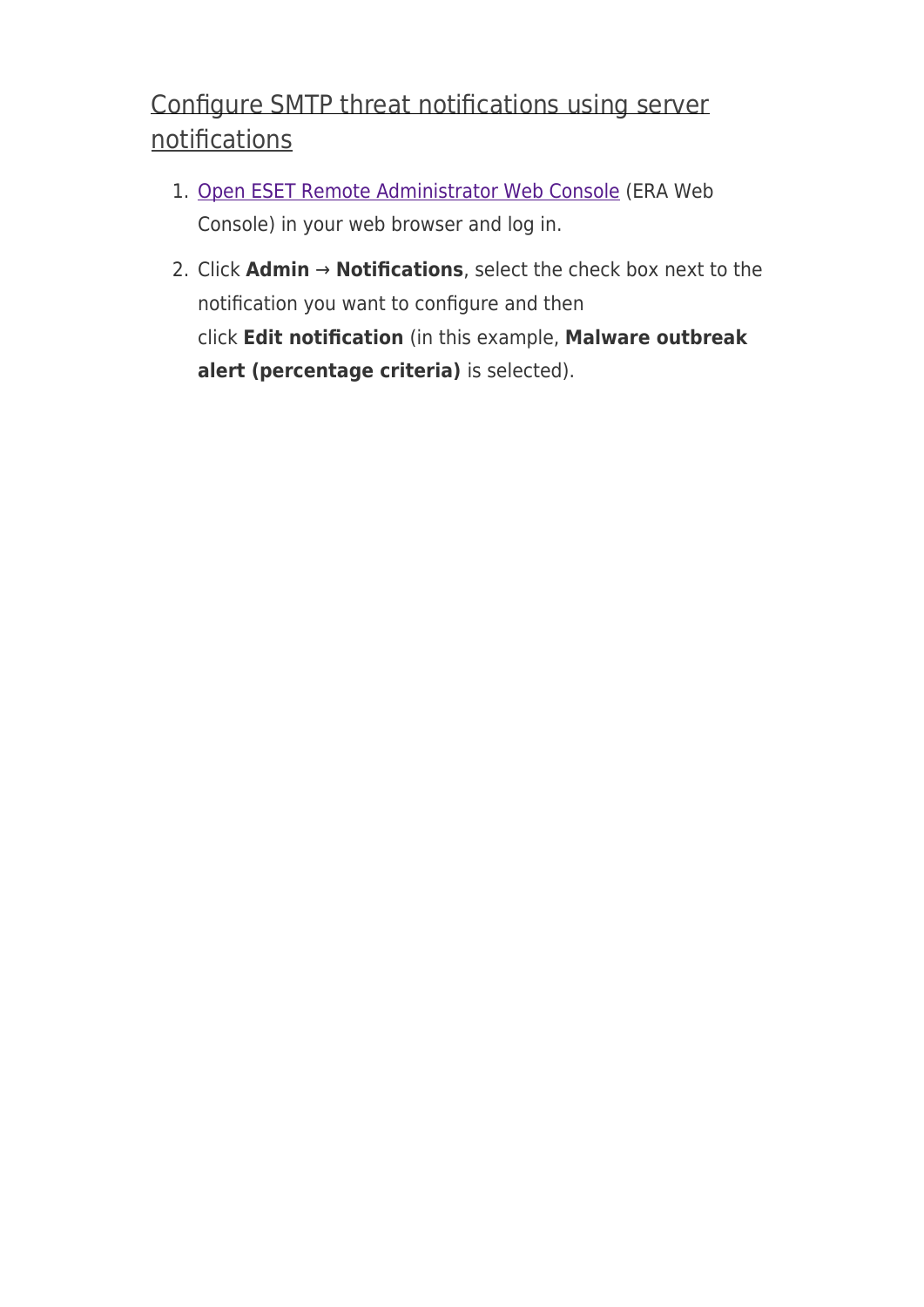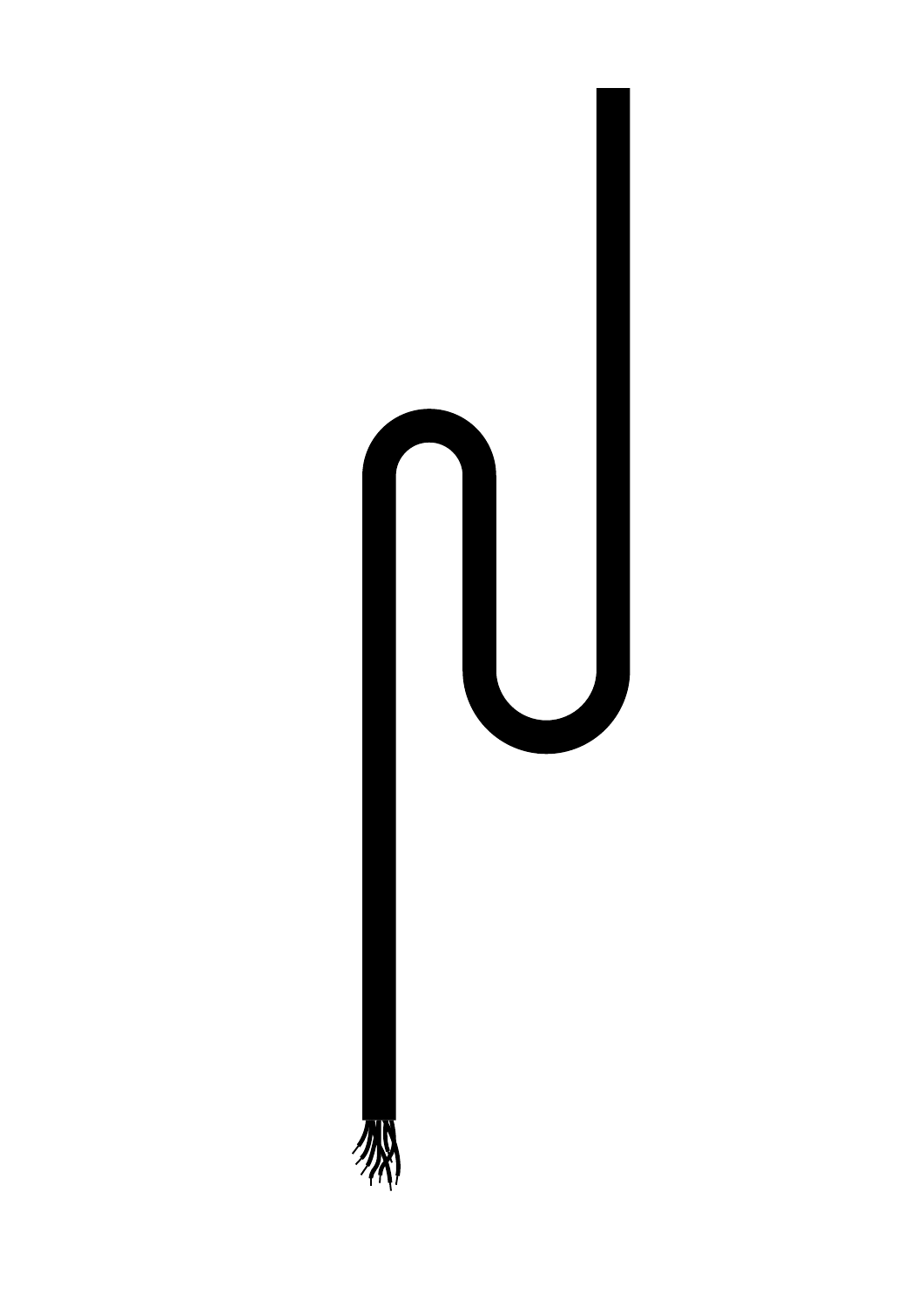### **Figure 1-1**

### **Click the image to view larger in new window**

3. Expand **Distribution** and type the email address you want this notification sent to into the **Email Addresses** field. Delimit multiple email addresses using a comma.

Optional settings Expand **Basic** and modify the name and description of the email notification. Expand **Configuration** and modify the text of the email notification in the **Message** field. Expand **Notification Template** and modify the email template to be used for this notification. Expand **Advanced Settings - Throttling** and further refine the volume and frequency of your notifications based on statistical and time-based triggers.

4. Click **Finish**. Repeat the steps above to configure the other Notifications listed in step 2.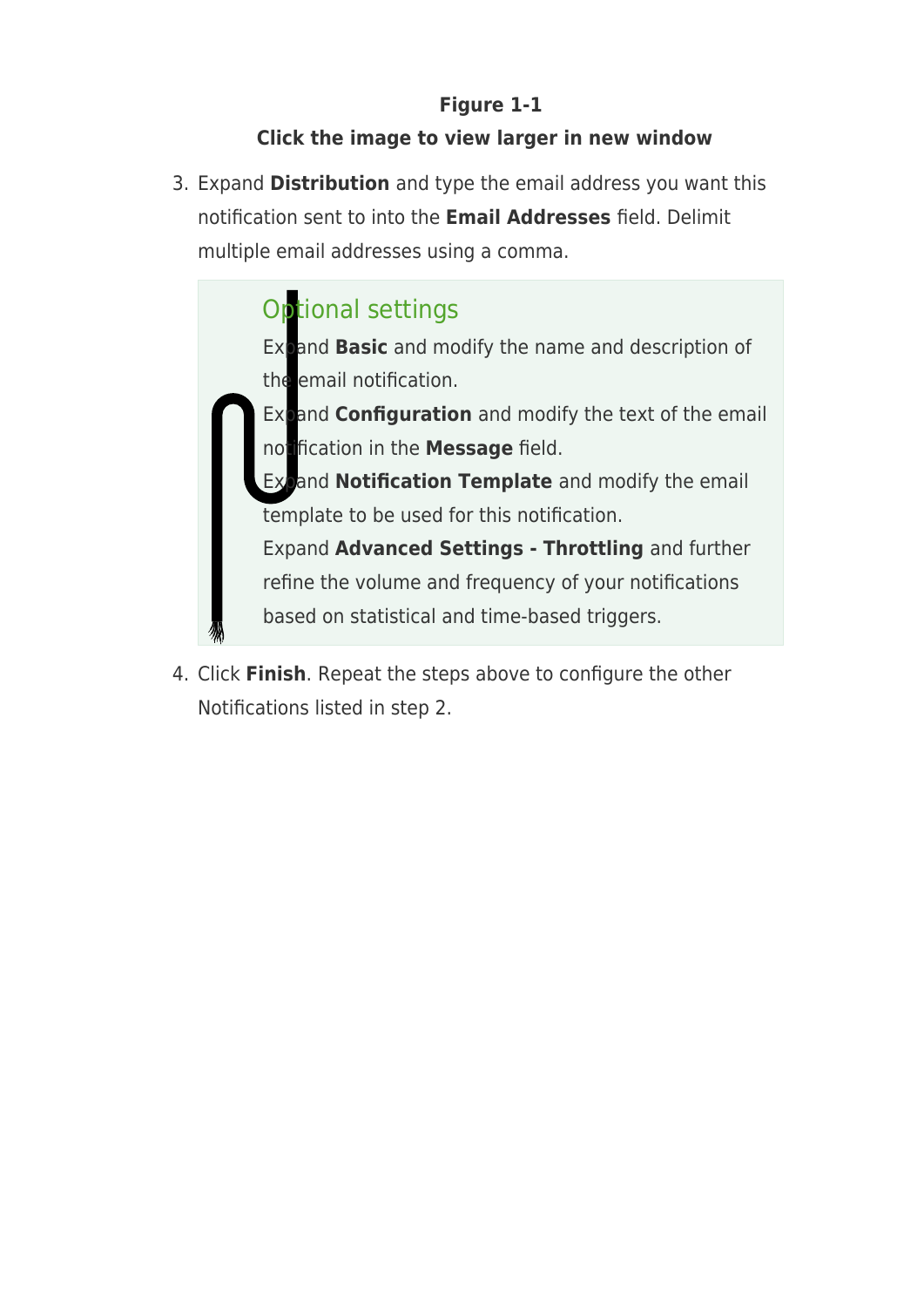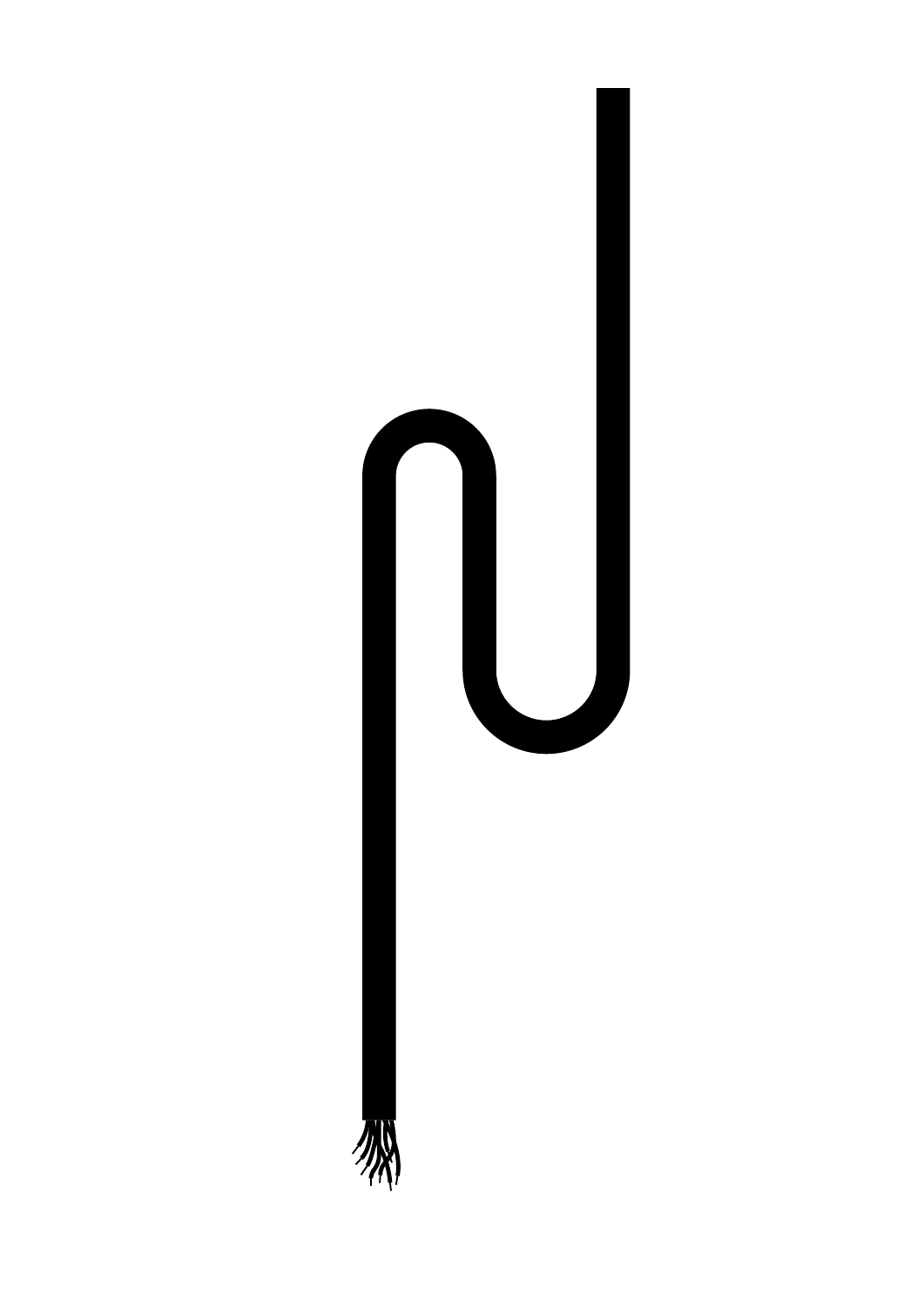### **Figure 1-2 Click the image to view larger in new window**

Configure SMTP threat notifications using a policy

Potential for high volume of notifications When you use this method, there is the potential for the recipient email address to receive a high volume of notifications should a significant notification trigger occur, such as an outbreak of malware on one's network.

- 1. [Open ESET Remote Administrator Web Console](https://support.eset.com/kb3695/) (ERA Web Console) in your web browser and log in.
- 1. Click **Admin** → **Policies**, select the policy you want to set up SMTP threat notifications for and then click **Policies** → **Edit**.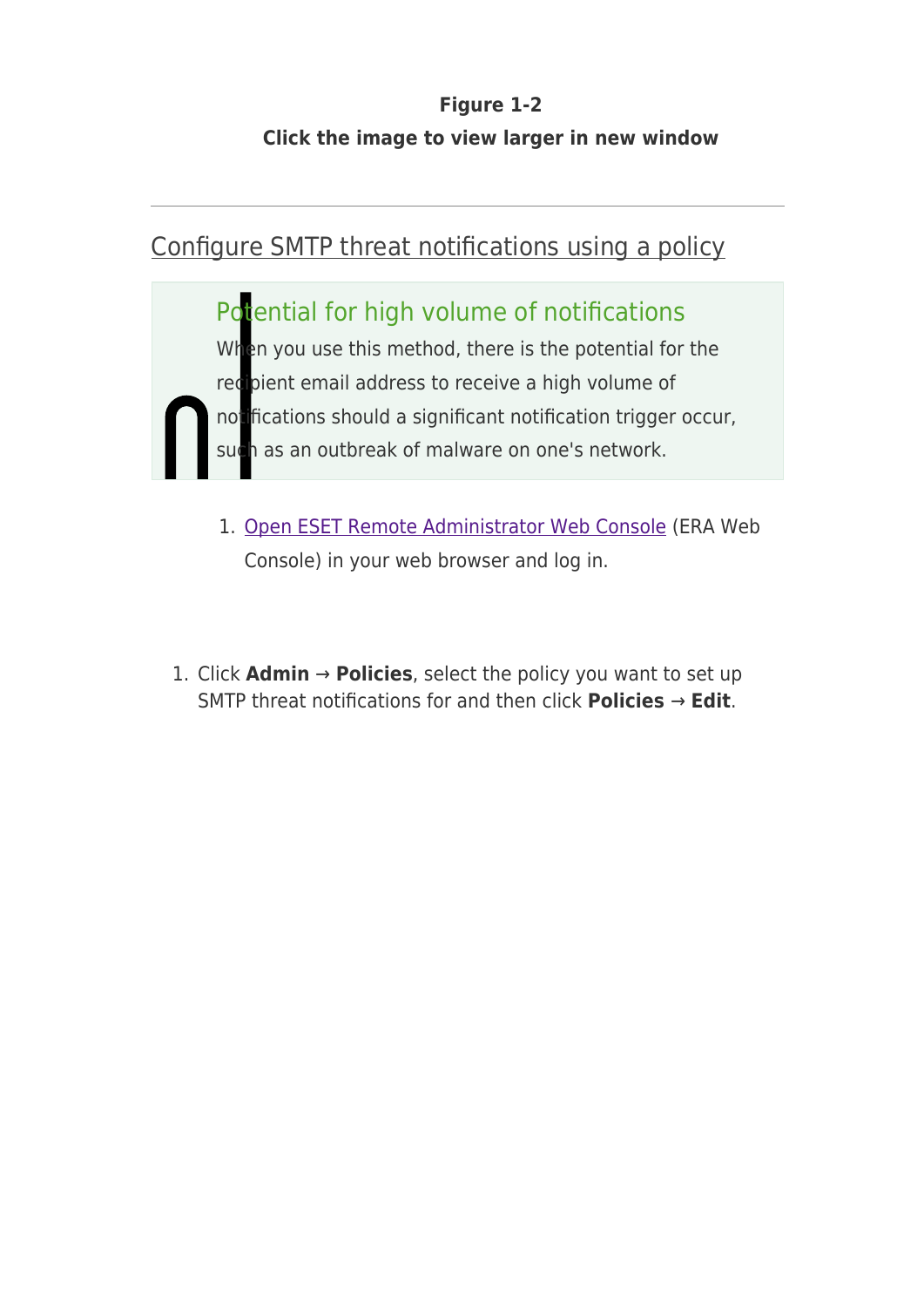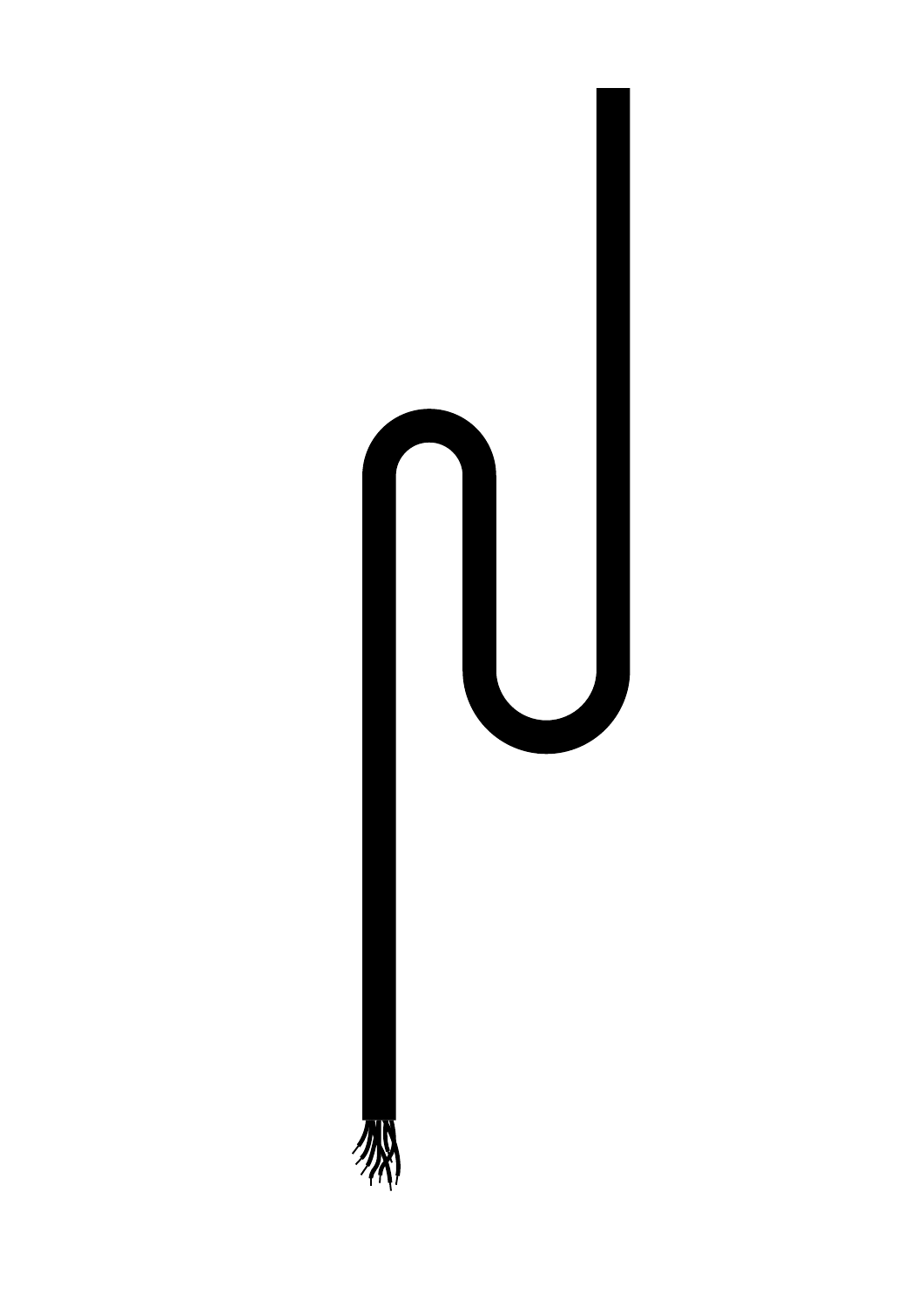#### **Figure 2-1**

#### **Click the image to view larger in new window**

- 2. Expand **Settings** and click **Tools** → **Email notifications**.
- 3. Type your server address into the **SMTP server** field, as well as the username and password needed for authentication (if necessary).
- 4. Type the email address you want notifications to be sent to in the **Recipient address** field; type the email address you want displayed as sender in the **Sender address** field.
- 5. Select your desired verbosity level from the **Minimum verbosity for notifications** drop-down menu. [Click here for](http://help.eset.com/ees/6/en-US/?idh_config_notice.htm) [more information about verbosity levels](http://help.eset.com/ees/6/en-US/?idh_config_notice.htm).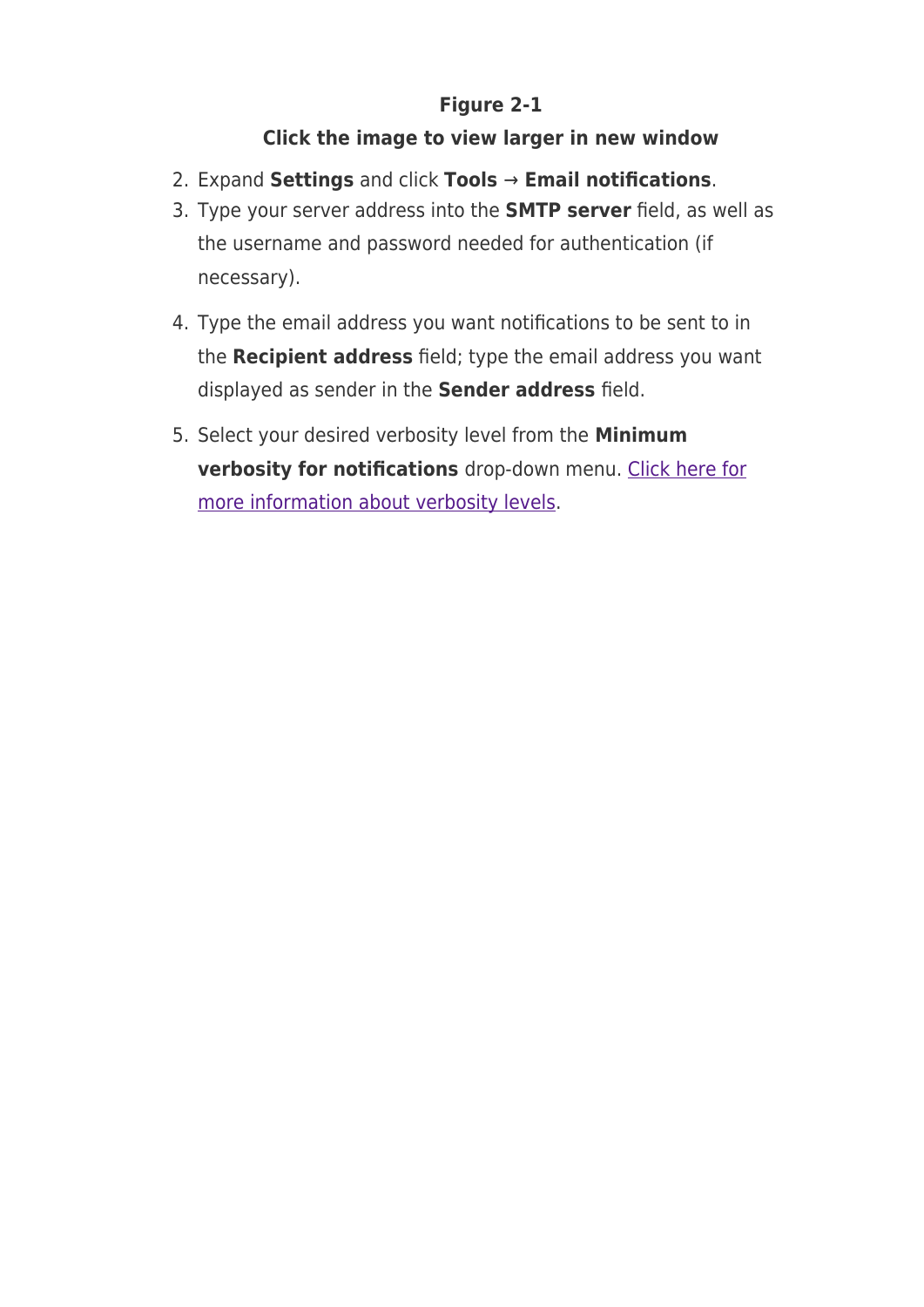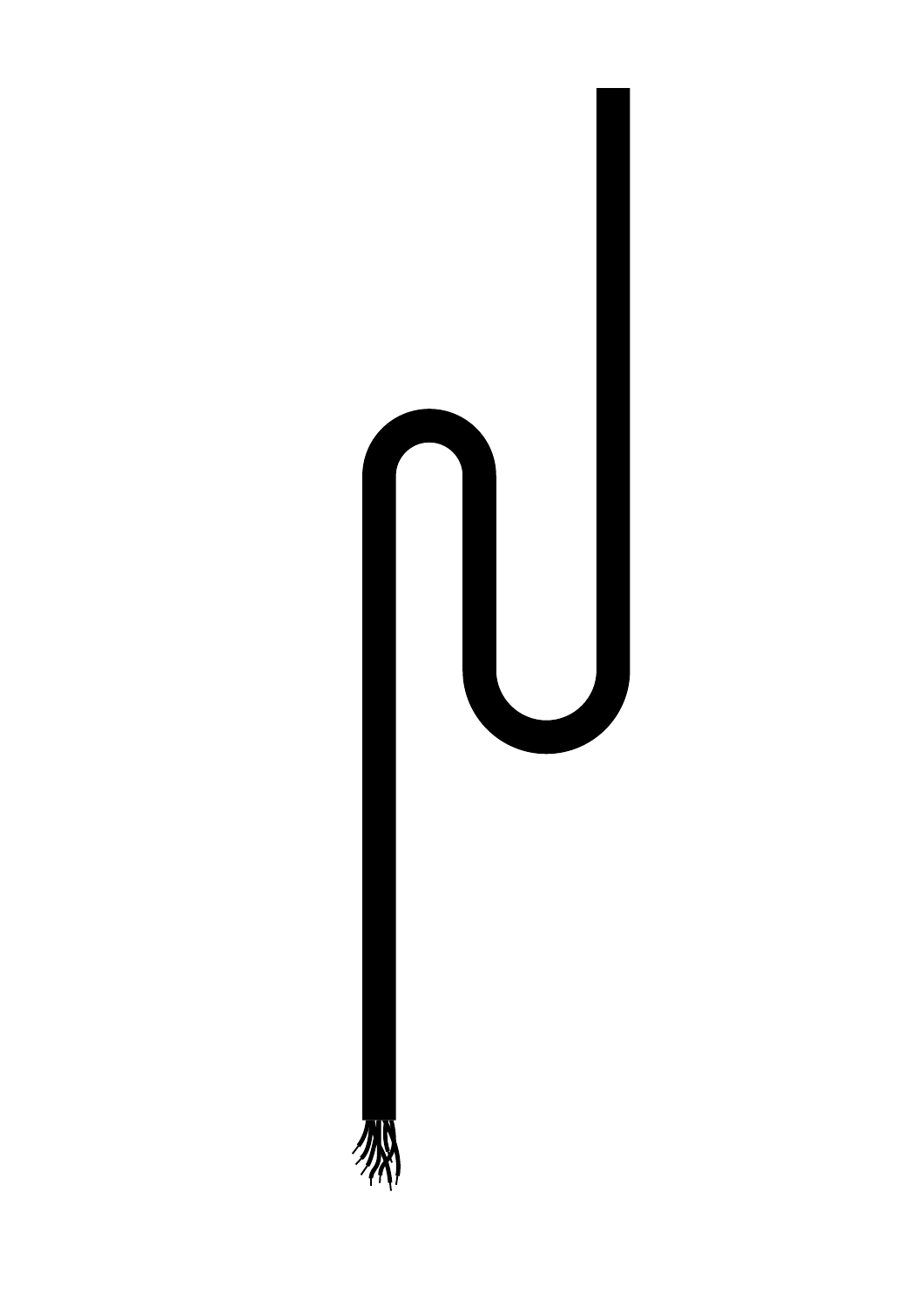#### **Figure 2-2**

### **Click the image to view larger in new window**

6. In the **Message Format** section, you can modify the format of the SMTP threat notification emails that are generated in the **Format of event messages** and **Format of threat warning messages** fields.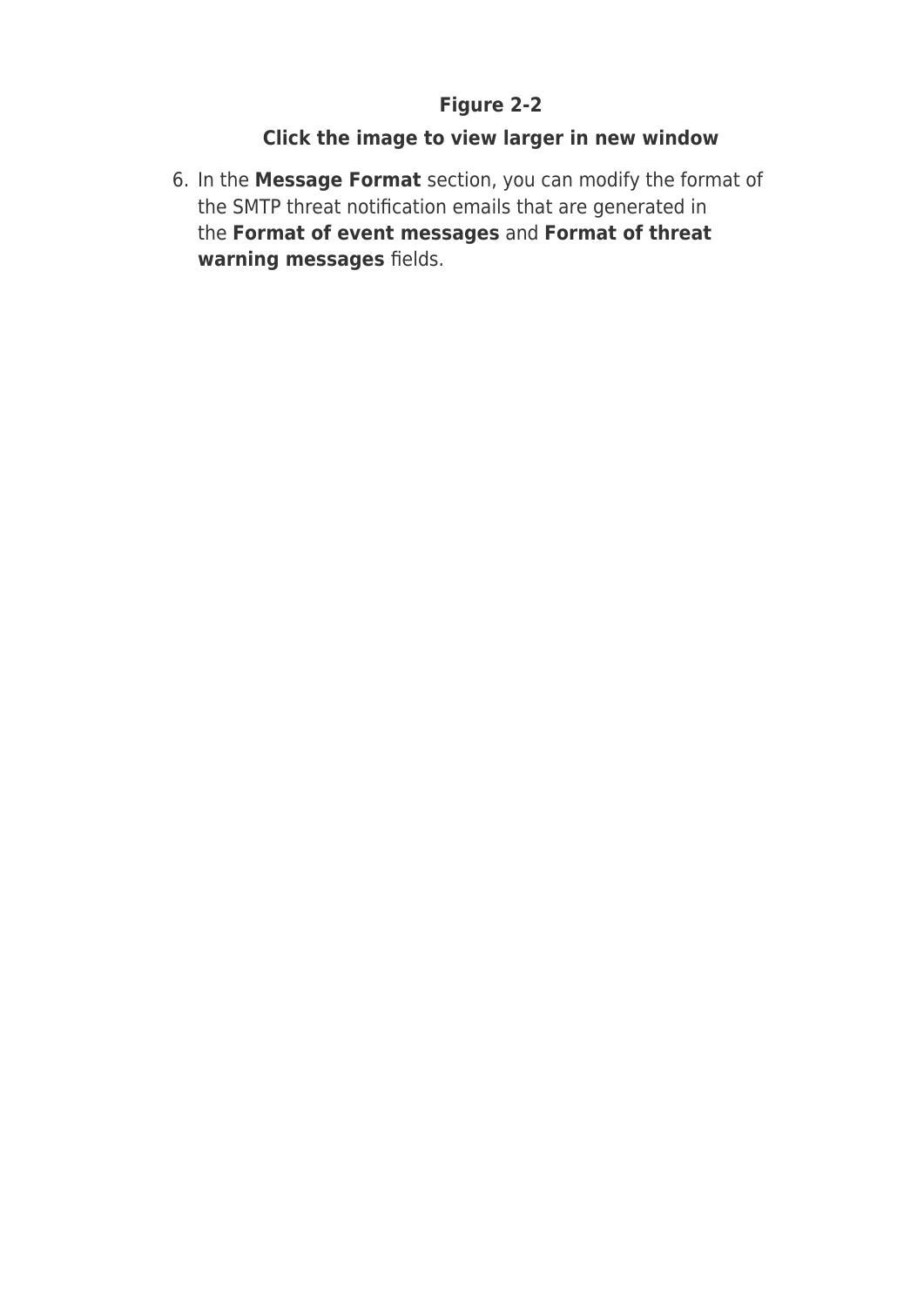![](_page_10_Picture_0.jpeg)